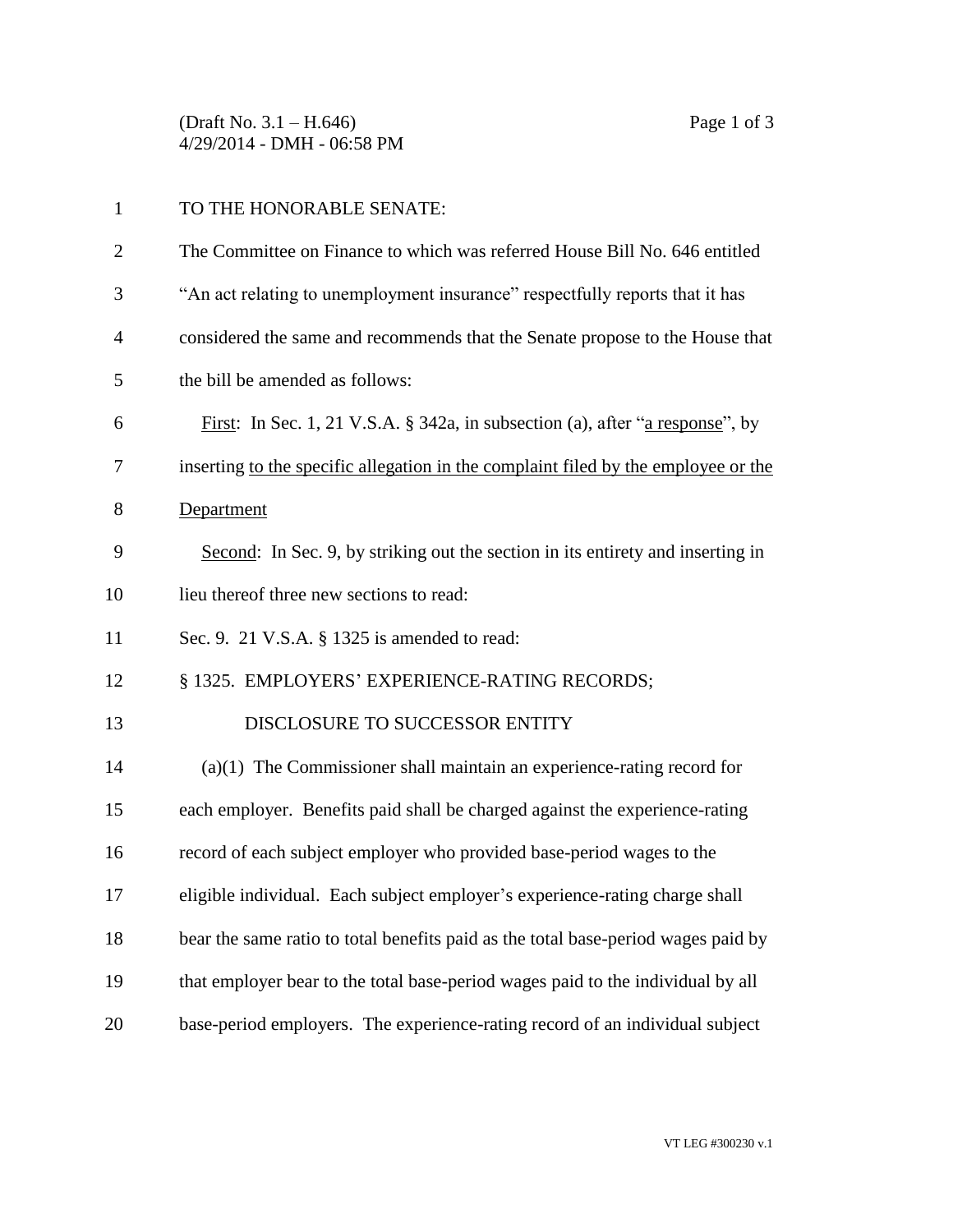## (Draft No. 3.1 – H.646) Page 2 of 3 4/29/2014 - DMH - 06:58 PM

| $\mathbf{1}$   | base-period employer shall not be charged for benefits paid to an individual         |
|----------------|--------------------------------------------------------------------------------------|
| $\overline{c}$ | under any of the following conditions:                                               |
| 3              | * * *                                                                                |
| 4              | The individual voluntarily separated from that employer to<br>(F)                    |
| 5              | accompany a spouse who is on active duty with the U.S. Armed Forces or who           |
| 6              | holds a commission in the foreign service of the United States and is assigned       |
| 7              | overseas as provided by section $1344(a)(2)(A)$ of this chapter.                     |
| 8              | * * *                                                                                |
| 9              | Sec. 10. 21 V.S.A. § 1344 is amended to read:                                        |
| 10             | § 1344. DISQUALIFICATIONS                                                            |
| 11             | (a) An individual shall be disqualified for benefits:                                |
| 12             | * * *                                                                                |
| 13             | (2) For any week benefits are claimed, except as provided in subdivision             |
| 14             | $(a)(3)$ of this section, until he or she has presented evidence to the satisfaction |
| 15             | of the Commissioner that he or she has performed services in employment for          |
| 16             | a bona fide employer and has had earnings in excess of six times his or her          |
| 17             | weekly benefit amount if the Commissioner finds that such individual is              |
| 18             | unemployed because:                                                                  |
| 19             | (A) He or she has left the employ of his or her last employing unit                  |
| 20             | voluntarily without good cause attributable to such employing unit. An               |
| 21             | individual shall not suffer more than one disqualification by reason of such         |
|                |                                                                                      |